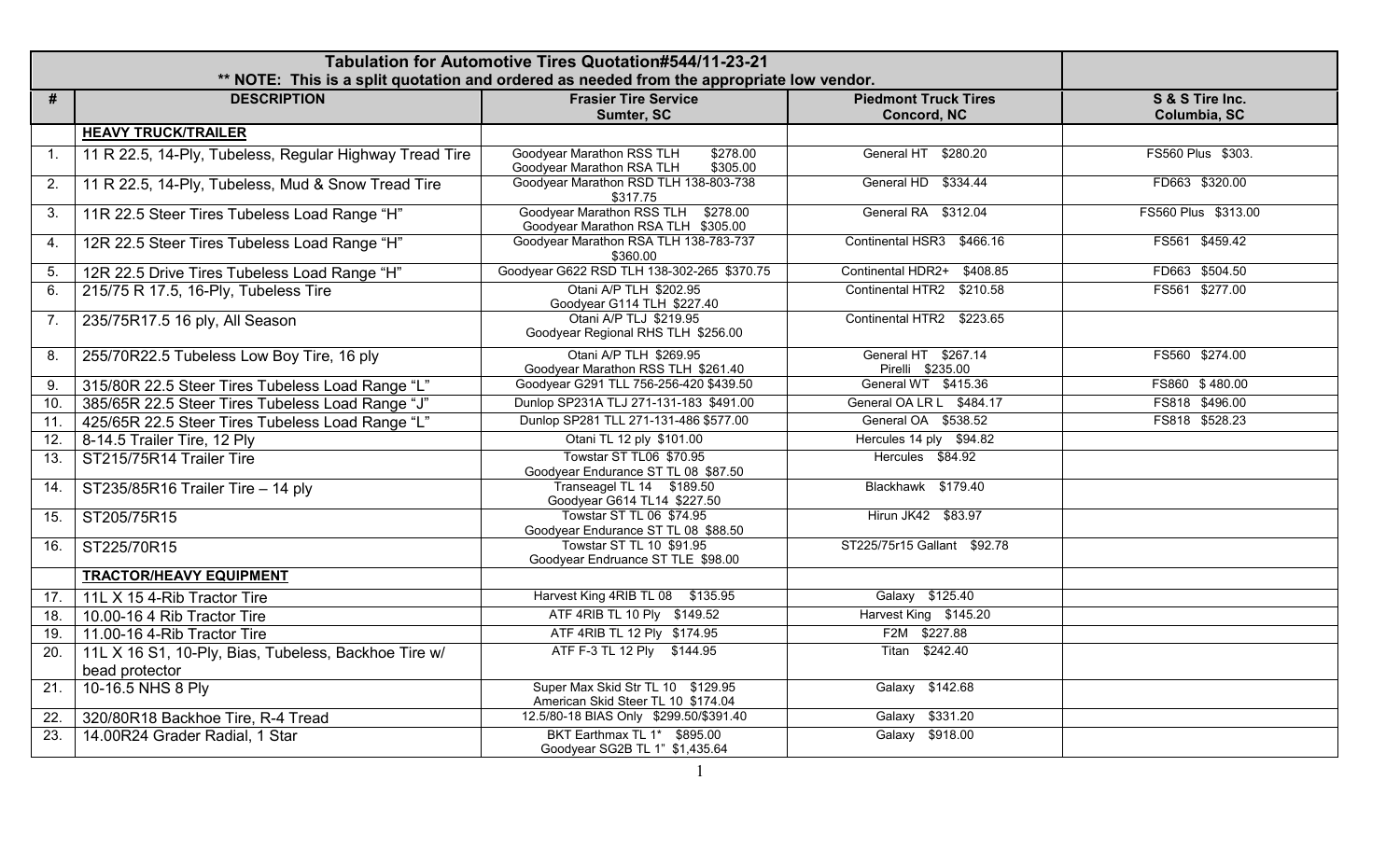|                   |                                                                         | Tabulation for Automotive Tires Quotation#544/11-23-21<br>** NOTE: This is a split quotation and ordered as needed from the appropriate low vendor. |                                   |                                 |
|-------------------|-------------------------------------------------------------------------|-----------------------------------------------------------------------------------------------------------------------------------------------------|-----------------------------------|---------------------------------|
| #                 | <b>DESCRIPTION</b>                                                      | <b>Frasier Tire Service</b>                                                                                                                         | <b>Piedmont Truck Tires</b>       | S & S Tire Inc.                 |
|                   |                                                                         | Sumter, SC                                                                                                                                          | Concord, NC                       | Columbia, SC                    |
| 24.               | 17.5-24 Tractor Tire, 8 Ply                                             | ATF R-4 IND LUG TL 12 Ply \$430.00<br>American Backhoe TL 08<br>\$568.84                                                                            | Galaxy \$651.60                   |                                 |
| 25.               | 340/85R34 Tractor Tire, 8 ply, R-1 Tread                                | No quote                                                                                                                                            | No quote                          |                                 |
| 26.               | 16.9x28 Backhoe Tire w/bead protector                                   | Otani R4 TL 12 ply \$470.00                                                                                                                         | Galaxy \$610.80                   |                                 |
| $\overline{27}$ . | 16.9 x 30 Tractor Tire, R-1 Tread                                       | ATF R-1 RF TL 10 Ply \$490.00                                                                                                                       | \$527.00<br>Galaxy                |                                 |
| 28.               | 18.4 x 30 10 ply Tractor Tire, R-1 Tread, Bias Ply, Tube<br><b>Type</b> | ATF R-1 RF TL 10 ply \$550.00                                                                                                                       | Galaxy \$679.20                   |                                 |
| 29.               | 18.4 x 30 10 ply Tractor Tire, R-1 Tread, Radial, Tubeless              | Starmax R1W TL \$839.00                                                                                                                             | Otani \$938.40                    |                                 |
| 30.               | 18.4 x 34 Tractor Tire, R-1 Tread, Bias Ply, Tube Type                  | ATF RF R1 TL 10 ply \$590.00                                                                                                                        | Galaxy \$678.00                   |                                 |
| 31.               | 460/85R34 Tractor Tire, R-1 Tread, Radial, Tubeless                     | Starmax R1W TL \$930.00                                                                                                                             | Galaxy \$1,078.80                 |                                 |
| 32.               | 480/70R30 Tractor Tire, R-1 Tread                                       | Starmax RF R1 Rad TL \$899.00                                                                                                                       | Continental \$825.98              |                                 |
| 33.               | 19.5L-24 Backhoe Tire w/bead protector                                  | ATF R-4 Ind Lug TL 12 Ply \$490.00<br>American Backhoe TL 08 \$652.84                                                                               | Galaxy \$466.80                   |                                 |
|                   | <b>PASSENGER CAR/TRUCK</b>                                              |                                                                                                                                                     |                                   |                                 |
| 34.               | P205/70R15 Tubeless All Season                                          | Goodyear Assurance A/S \$69.50                                                                                                                      | General Altimax RT43 \$78.58      | Fire All Season \$74.68         |
| 35.               | P235/75 R 15 All Season                                                 | Goodyear WRL Trailrunner AT \$88.75                                                                                                                 | General HTS \$94.90               | Fire Dest LE3 \$137.97          |
| 36.               | P215/60R16 Tubeless All Season                                          | Goodyear Assurance A/S \$93.75                                                                                                                      | General Altimax RT43 \$88.52      | Fire All Season \$91.43         |
| $\overline{37}$ . | P225/60 VR 16, Tubeless, All Weather Tire                               | Goodyear Assurance A/S \$72.75                                                                                                                      | Continental True Contact \$84.95  | Fire All Season \$89.61         |
| 38.               | P235/65R16, Tubeless, All Season                                        | Goodyear Assurance A/S \$93.75                                                                                                                      | General Altimax RT43 \$103.31     | Fire All Season \$94.14         |
| 39.               | P235/70 R 16, All Weather Tire                                          | Goodyear Assurance A/S \$102.00                                                                                                                     | General HTS60 \$105.86            | Fire All Season \$100.48        |
| 40.               | P215/75R17, All Season                                                  | Goodyear Assurance A/S \$100.50                                                                                                                     | No quote                          |                                 |
| 41.               | P225/65 R17, Tubeless, All Weather tire                                 | Goodyear Assurance A/S \$103.00                                                                                                                     | General Altimac RT43 \$108.67     | Fire All Season \$82.48         |
| 42.               | P235/55 R17 Police Pursuit, Tubeless, All Weather                       | Goodyear Eagle RSA 732-002-500 \$110.00                                                                                                             | General G-Max Justice \$123.32    | Fire FRHAWK AS \$128.99         |
| 43.               | P235/55 R17, Tubeless, All Season                                       | Goodyear Assurance A/S \$107.50                                                                                                                     | General Altimac RT43 \$114.02     | Fire All Season \$117.68        |
| 44.               | P235/70 R17, Tubeless, All Weather tire                                 | Goodyear WRL Workhorse AT XL \$122.00                                                                                                               | General HTS60 \$124.48            | Fire Dest LE3 \$103.20          |
| 45.               | P245/65 R17, Tubeless, All Weather tire                                 | Goodyear WRL Fortitude HT \$132.00                                                                                                                  | General HTS60 \$118.10            | Fire Dest LE3 \$92.80           |
| 46.               | P245/70 R17, 6-Ply, Tubeless, All Weather                               | Goodyear WRL Fortitude \$125.75                                                                                                                     | General HTS60 \$119.12            | Fire Dest LE3 \$98.57           |
| 47.               | P265/60R17 Tubeless, All Season Police Pursuit                          | Goodyear Eagle RSA \$122.50                                                                                                                         | General G-Max Justice 118.91      | Fire FHawk Pursuit \$118.18     |
| 48.               | P265/70R17 Tubeless, All Season                                         | Goodyear WRL Fortitude \$120.75                                                                                                                     | General THS60 \$134.68            | Fire Dest LE3 \$190.80          |
| 49.               | P275/70 R17 SUV, Tubeless, All Weather                                  | Goodyear WRL MT/R \$206.50                                                                                                                          | General AT/X \$186.44             |                                 |
| 50.               | P225/60VR 18 All Season Tire, Police Pursuit                            | Goodyear Eagle RSA 732-312-500 \$119.50                                                                                                             | General G-Max Justice \$130.67    | Fire FHawk Pursuit \$97.70      |
| 51.               | P235/50R18 Tubeless, All Season Police Pursuit                          | Goodyear Eagle RSA 732-276-500 \$135.75                                                                                                             | \$125.64<br>General G-Max Justice | Fire FHawk Pursuit \$133.04     |
| 52.               | P245/55R18 Tubeless, All Season Police Pursuit                          | Goodyear Eagle RSA 732-026-500 \$126.75                                                                                                             | \$143.53<br>General G-Max Justice | Fire FHawk Pursuit \$126.30     |
| 53.               | P255/60R18 Tubeless, All Season Police Pursuit                          | Goodyear Eagle Enforcer 732-055-563 \$141.75                                                                                                        | General G-Max Justice \$150.33    | Fire FHawk Pursuit AWT \$134.52 |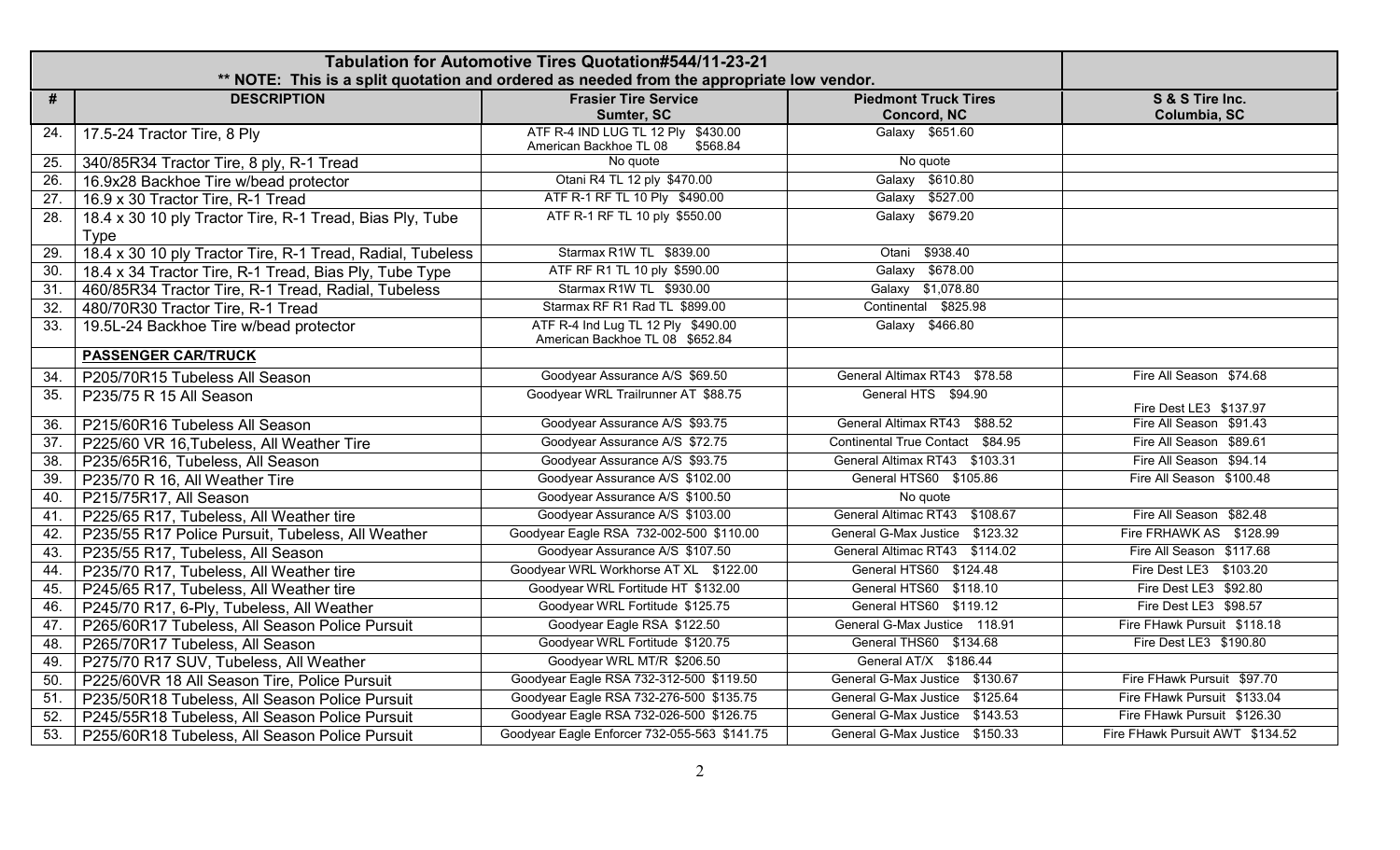| Tabulation for Automotive Tires Quotation#544/11-23-21<br>** NOTE: This is a split quotation and ordered as needed from the appropriate low vendor. |                                                       |                                                                   |                                                   |                                 |
|-----------------------------------------------------------------------------------------------------------------------------------------------------|-------------------------------------------------------|-------------------------------------------------------------------|---------------------------------------------------|---------------------------------|
| #                                                                                                                                                   | <b>DESCRIPTION</b>                                    | <b>Frasier Tire Service</b><br>Sumter, SC                         | <b>Piedmont Truck Tires</b><br><b>Concord, NC</b> | S & S Tire Inc.<br>Columbia, SC |
| 54.                                                                                                                                                 | P265/60R18 Tubeless, All Season Police Pursuit        | Sub line 53 for this tire per Goodyear Tire                       | General G-Max Justice \$137.28                    |                                 |
| 55.                                                                                                                                                 | P265/60R18, All Season                                | Goodyear WRL Fortitude \$130.00                                   | General HTS60 \$133.66                            | Fire Dest LE3 \$116.68          |
| 56.                                                                                                                                                 | P265/65R18, All Season                                | Goodyear WRL Fortitude \$130.10                                   | General HTS60 \$138.25                            | Fire Dest LE3 \$191.82          |
| 57.                                                                                                                                                 | LT 235/75 R 15, Tubeless, All Weather Tire, 6 Ply     | Nexen N-Priz AHS XL \$91.95<br>Goodyear WRL Duratrac TLC \$140.50 | General AT/X \$104.59                             |                                 |
| 58.                                                                                                                                                 | LT215/85R16, All Season                               | Otani A/P TLE \$117.00<br>Goodyear WRL Fortitude TLE \$117.50     | General HD \$111.47                               | Transforce HT2 \$104.44         |
| 59.                                                                                                                                                 | LT225/75/R16 All Season Tire                          | Otani A/P TLE \$117.00<br>Goodyear WRL Fortitude TLE \$116.75     | General HD \$112.26                               | Transforce HT2 \$104.01         |
| 60.                                                                                                                                                 | LT235/85 R 16, 10-Ply, Tubeless Tire, All Season Tire | Otani A/P TLE \$139.95<br>Goodyear WRL HT TLE \$121.50            | General HD \$116.32                               | Transforce HT2 \$103.86         |
| 61.                                                                                                                                                 | LT235/85 R 16, 10-Ply, Tubeless, Mud & Snow           | Goodyear WRL Workhorse AT E \$124.00                              | General AT/X \$144.11                             | Fire Dest MT2 \$183.57          |
| 62.                                                                                                                                                 | LT245/75 R16, 10-Ply All Season Tire                  | Otani A/P TLE \$139.95<br>Goodyear WRL Fortitude TLE \$119.75     | General HD \$119.38                               | Transforce HT2 \$105.52         |
| 63.                                                                                                                                                 | LT245/75 R16, 10-Ply Mud & Snow Tread                 | Goodyear WRL Workhorse AT E \$142.75                              | General AT/X \$156.10                             | Transforce AT2 \$123.59         |
| 64.                                                                                                                                                 | LT265/75R16, 10 ply, All Season                       | Goodyear WRL Fortitude HTE \$132.00                               | General HD \$137.23                               | Transforce HT2 \$127.22         |
| 65.                                                                                                                                                 | LT245/70R17 All Season                                | Goodyear WRL Fortitude HT TLE \$126.75                            | General HD \$129.45                               | Transforce HT2 \$119.93         |
| 66.                                                                                                                                                 | LT245/75R 17 10 Ply Load Range E, All Season          | Goodyear WRL Fortitude HT TLE \$133.00                            | General HD $$1\overline{41.85}$                   | Transforce HT2 \$131.50         |
| 67.                                                                                                                                                 | LT245/75R17 10 Ply All Terrain                        | Goodyear WRL Workhorse AT E \$141.75                              | General AT/X \$165.79                             | Transforce AT2 \$143.17         |
| 68.                                                                                                                                                 | LT265/70R17 10 Ply All Season                         | Goodyear WRL Fortitude \$140.25                                   | General HD \$150.13                               | Transfroce HT2 \$137.61         |
| 69.                                                                                                                                                 | LT265/65R18 10 Ply All Terrain                        | Goodyear WRL Duratrac TL SL \$187.20                              | Ironman AT2 \$160.23                              | Dest A/T2 \$231.32              |
| 70.                                                                                                                                                 | 225/70 R 19.5 Load Range F All Season Tire            | Prinx AR602 TL G \$189.95<br>Goodyear G647 RSS TLG \$248.50       | Continental HSR+ \$256.56                         | Fire 561 AP \$262.00            |
| 71.                                                                                                                                                 | 245/70R19.5 Drive tread Load Range G                  | Prinx DR601 TL G \$229.95<br>Goodyear G622 RSD TLG \$266.75       | Continental HDR \$267.20                          | Transforce AT2 \$258.44         |
| 72.                                                                                                                                                 | 245/70R19.5 Steer tread Load Range G                  | Prinx AR602 TL G \$214.95<br>Goodyear G647 RSS TLG \$261.00       | Continental HS3 \$271.61                          | Fire 561 AP \$338.19            |
|                                                                                                                                                     |                                                       |                                                                   |                                                   |                                 |

**\*\* NOTE: This is a split quotation and ordered as needed from the appropriate low vendor**.

Tabulations continued on next page.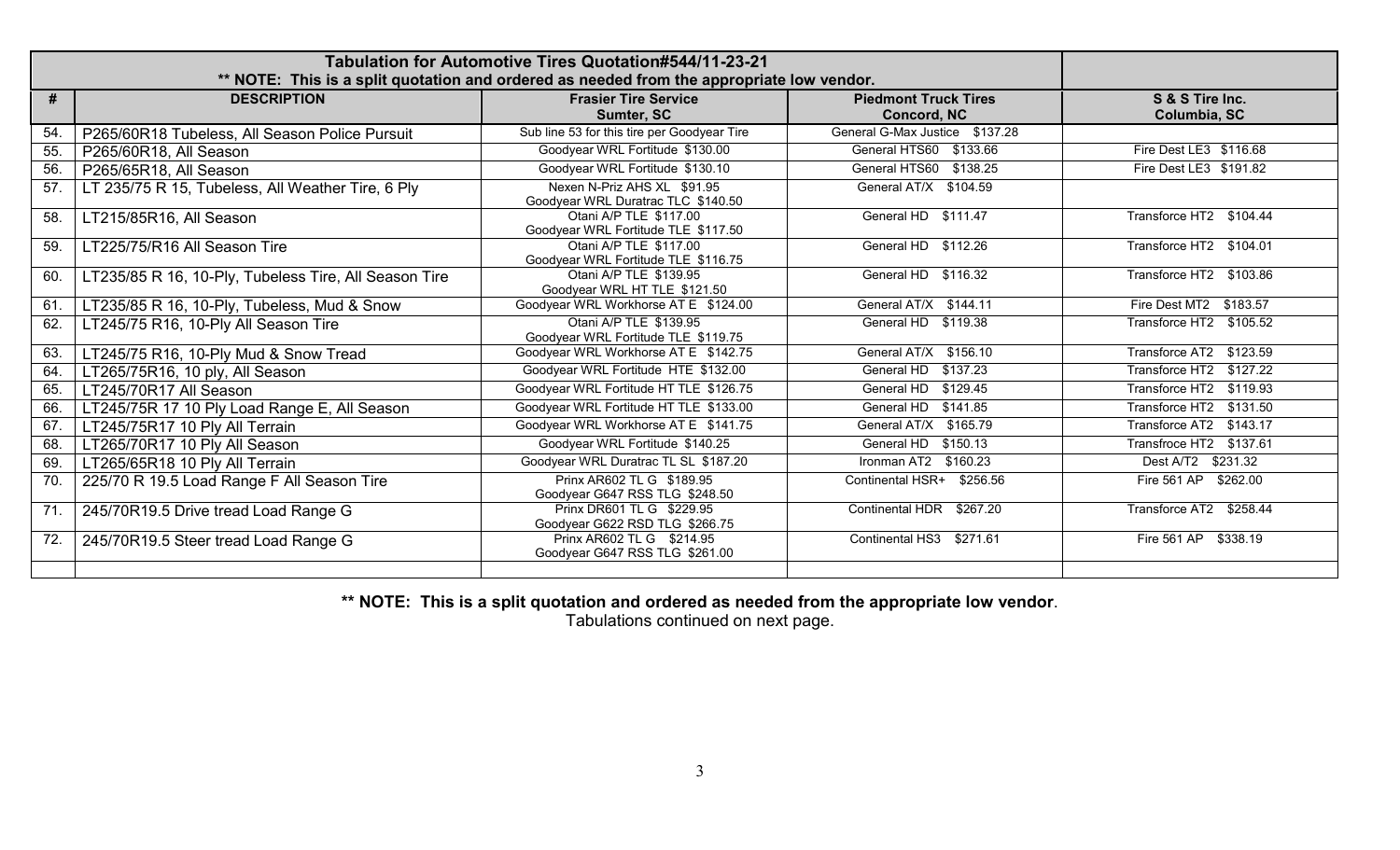|                  | Goodyear                                             | <b>Recommended Model</b> | <b>PRICE</b> | <b>Optional Model</b> | <b>PRICE</b> |
|------------------|------------------------------------------------------|--------------------------|--------------|-----------------------|--------------|
|                  | <b>Emergency Vehicle</b>                             |                          |              |                       |              |
| $\mathbf{1}$ .   | 11R 22.5 LR-H, Steer                                 | Marathon RSA H           | \$305.00     | Endurance RSA H       | \$348.00     |
| $\overline{2}$ . | 11R 22.5 LR-H, Drive                                 | Marathon RSD H           | \$317.50     | <b>G622 TLH</b>       | \$353.50     |
| 3.               | 12R 22.5 LR-H, Steer                                 | Marathon RSA H           | \$360.00     | Endurance RSA H       | \$432.00     |
| 4.               | 12R 22.5 LR-H, Drive                                 | G622 RSD TLH             | \$369.50     | <b>G182 TLH</b>       | \$423.00     |
| 5.               | 425/65R 22.5 LR-L, Steer                             | G296 WHA TL L            |              | Dunlop SP281 L        | \$577.00     |
| 6.               | 385/65R 22.5 LR-J, Steer                             | G296 MSA TLJ             |              | Dunlop SP 231 J       | \$491.00     |
| 7.               | 315/80R 22.5 RH-L, Steer                             | G289 WHA TLL             |              | <b>G291 TLL</b>       | 439.00       |
| 8.               | 245/70R 19.5 LR-H, Steer                             | G647 RSS TLG             | \$261.00     |                       |              |
| 9.               | 245/70R 19.5 LR-H, Drive                             | G622 RSD TLG             | \$266.75     |                       |              |
| 10.              | 225/70R 19.5 LR- F Steer                             | G647 RSS TLG             | \$248.50     |                       |              |
| 11.              | 225/70R 19.5 LR- F Drive                             | G622 RSD TLG             | \$254.00     |                       |              |
|                  | <b>Michelin</b>                                      | <b>Recommended</b>       | <b>PRICE</b> | <b>Optional Model</b> | <b>PRICE</b> |
|                  | <b>Emergency Vehicle</b><br>11R 22.5 LR-H, Steer     | <b>Model</b>             |              |                       |              |
| 1 <sub>1</sub>   |                                                      |                          |              |                       |              |
| 2.               | 11R 22.5 LR-H, Drive                                 |                          |              |                       |              |
| 3.               | 12R 22.5 LR-H, Steer                                 |                          |              |                       |              |
| 4.               | 12R 22.5 LR-H, Drive                                 |                          |              |                       |              |
| 5.               | 425/65R 22.5 LR-L, Steer                             |                          |              |                       |              |
| 6.               | 385/65R 22.5 LR-L, Steer                             |                          |              |                       |              |
| 7 <sub>1</sub>   | 315/80R 22.5 RH-L, Steer                             |                          |              |                       |              |
| 8.               | 245/70R 19.5 LR-H, Steer                             |                          |              |                       |              |
| 9.               | 245/70R 19.5 LR-H, Drive                             |                          |              |                       |              |
|                  | 10. 225/70R 19.5 LR- F Steer                         |                          |              |                       |              |
|                  | 11. 225/70R 19.5 LR- F Drive                         |                          |              |                       |              |
|                  | <b>Continental</b>                                   | Recommended              | <b>PRICE</b> | <b>Optional Model</b> | <b>PRICE</b> |
| $\mathbf{1}$ .   | <b>Emergency Vehicle</b><br>11R 22.5 LR-H, Drive M/S | <b>Model</b>             |              |                       |              |
| 2.               | 12R 22.5 LR-H, Steer                                 |                          |              |                       |              |
|                  | 225/70R 19.5 LR- F Steer                             |                          |              |                       |              |
| 3.               |                                                      |                          |              |                       |              |
| 4.               | 225/70R 19.5 LR- F Drive                             |                          |              |                       |              |
|                  |                                                      |                          |              |                       |              |